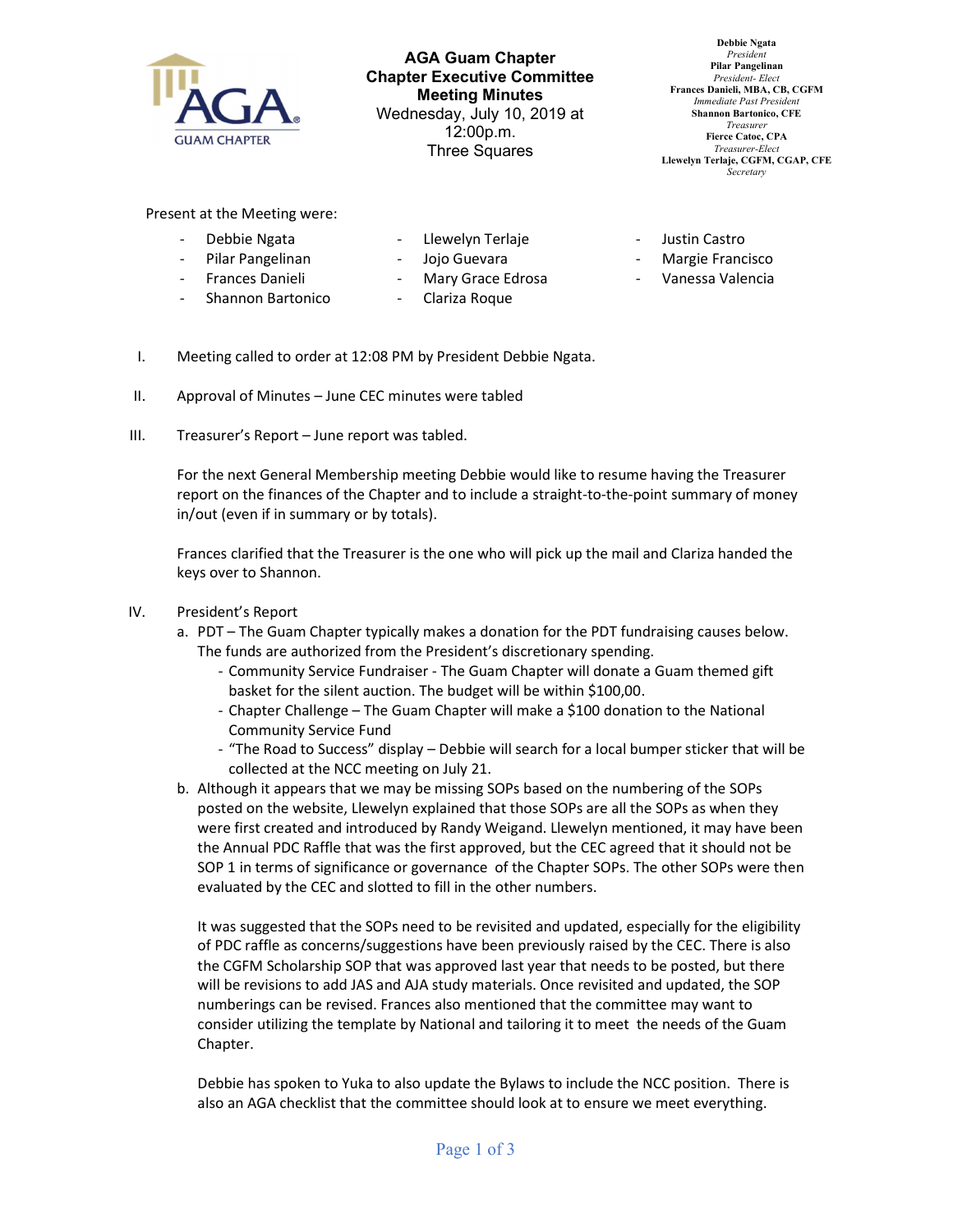

AGA Guam Chapter Chapter Executive Committee Meeting Minutes Wednesday, July 10, 2019 at 12:00p.m. Three Squares

Debbie Ngata President Pilar Pangelinan President- Elect Frances Danieli, MBA, CB, CGFM Immediate Past Presiden Shannon Bartonico, CFE Treasurer Fierce Catoc, CPA Treasurer-Elect Llewelyn Terlaje, CGFM, CGAP, CFE **Secretary** 

- c. CEC Directory Debbie sent out the Directory to National. There was a question about voting members to ensure we have the right number for the quorum. Debbie and Llewelyn stated that we need at least 7 members for a quorum based on the Bylaws, which states 1/3 of voting members. There is one voting member per committee and if you hold multiple voting positions, you only get one vote. Therefore, we counted 21 voting members of which 1/3 is 7 members. There was a question of whether co-chair votes will count, it was discussed that if the chairperson designated the co-chair to represent the committee for the meeting then the chair should be able to vote on behalf of the chairperson. Per Frances, during her term co-chairs did not have any voting rights, but it was mentioned by Jojo and Llewelyn that in the past co-chairs were able to in the event the chairperson did not attend the meeting. There was also a question of whether the student representative is a voting member. It was clarified that the student representative is technically a sub-committee under the Young Professionals. Debbie mentioned that she will look into the issue of cochairs voting.
- d. Goals & Budget
	- Debbie mentioned Louise set a goal for our Chapter at 19,501 credits based on review of trying to see where we can maximize points.
	- Goals and budget due by August 1 to National, which Debbie requested to have everyone submit it to her by July 24<sup>th</sup>.
- e. Llewelyn's swearing-in Vanessa will coordinate with Senator San Agustin to swear Llewelyn at this month's General Membership meeting.
- V. Committee Reports:
	- a. Program
		- Doreen was not present, but Llewelyn reported that Doreen sent an update. Her goal is to have 1 CPE per meeting.
		- July Meeting: Sponsorship Appreciation Luncheon; Ricky to confirm if he can present on the new AGA structure/AGA history as we lead into 50 years.
	- b. Education Tabled.
	- c. CGFM Maripaz was not present, but sent an update. The committee is looking into purchasing four study materials. Concerns were raised about whether four sets are needed as there are current sets already. The CEC requests that Maripaz assess the need. It was suggested that there are Study Guide e-text scholarships, which three sets should not cost more than \$150.
	- d. Membership Jojo will be the Chairperson with Grace as the Co-chair. Debbie suggested to have an Officers' table during General Membership meetings for points.
	- e. Young Professionals The student representative from JAS is pending. It was suggested that we also have a student representative from AJA.
	- f. Accountability Doreen was not present, but Llewelyn reported that Doreen sent an update. OPA plans on sending out the CCR notices next week and then she plans on sending out a follow-up letter to agencies on their specific due dates.
	- g. Community Service The committee requested that the Logos for the sponsors be placed on the website. Also the following are the community service projects until December:
		- Bus stop clean-up TBD
		- Coastal clean-up- September 21, 2019
		- Get Smart about Credit October 17, 2019